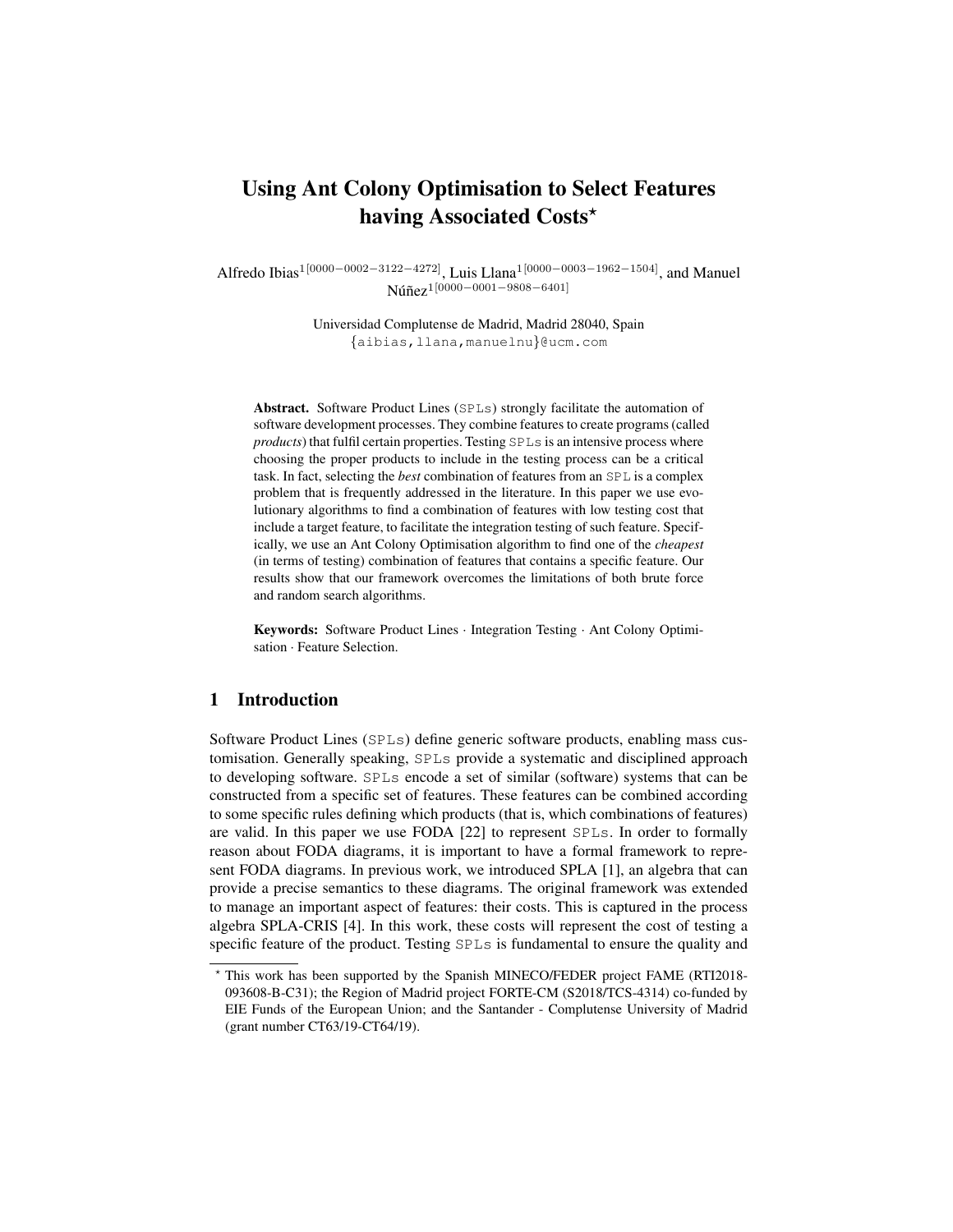reliability of the products generated by them. When testing SPLs [26], it is crucial to distribute the testing resources between the different features of the line in a smart way. One way of distributing such resources is based on the probability of each feature being requested [18]. However, if we do not have such probabilities, we can consider the costs of testing each feature. The idea is that the products with the minimum cost will be easier to test and, therefore, will consume less resources. This situation is ideal when testing the integration of a specific feature into the SPL. For example, if we add a new feature to an existing SPL and we want to test that its integration with the other features does not produce any errors, then it is useful to have a product with lower testing cost because the integration testing process will be faster and/or cheaper.

We are going to focus on the problem of *Integration Testing of Software Components* [21]. Actually, software components can be seen as the features of an SPL. In fact, integration testing within an SPL has gained attention from researchers [7, 29, 33]. One important aspect of integration testing is its cost: although testing each variant of an SPL may be feasible, it is impossible to independently test all possible (maybe redundant) products [24]. In our approach, we are interested in getting the product that includes a particular feature having the smallest testing cost. Note that the order of the features may be relevant in the complexity and costs of the testing process [34].

In general, testing cost can refer to multiple concepts: from actual monetary cost of testing the integration of the feature into the product, to the necessary time to test such integration, passing through the amount of resources needed to test that integration. In our framework, we only need to know that such cost exists and that it represents the same along all individual costs of the same SPL. Therefore, along this paper we will be talking about testing cost in a broad sense and we will try to minimise it. Finally, regarding the origin of such costs, we will assume that they are provided together with the SPL. Ideally, such costs would be obtained through estimation, approximation or empirical methods and added to the SPL before using the solution presented in this paper.

It is important to clarify what we mean by computing a cheap (or expensive) product of an SPL. In our context, a cheap product is a product that has a low total testing cost compared to the cost of other products. For example, if the testing cost represents the estimated time needed to test such product, then a cheap product would be one whose aggregated time to test it is low compared with other products of the SPL (e.g. hours vs. weeks). Note that cheaper to test products will not necessarily be the ones with a smaller number of features.

Finally, we want to clarify that testing cost is not a proxy for fault detection effectiveness. We are not looking for the product that will arise more faults, but for the one that will be cheaper to test. This is so because our solution looks to fill a very specific need: we have a feature to add to an SPL and we want to cheaply test its integration into the SPL. The goal is not to find all the faults in the introduced feature, but instead ensure that it can be included into products of the SPL. This is specially useful when one has an SPL with hundreds or thousands of features and there is not enough time or resources to test all the possible combinations. Therefore, it is useful to test that the feature can be included into products and that there are no errors when used in combination with other features, what can be tested using any product. One example of such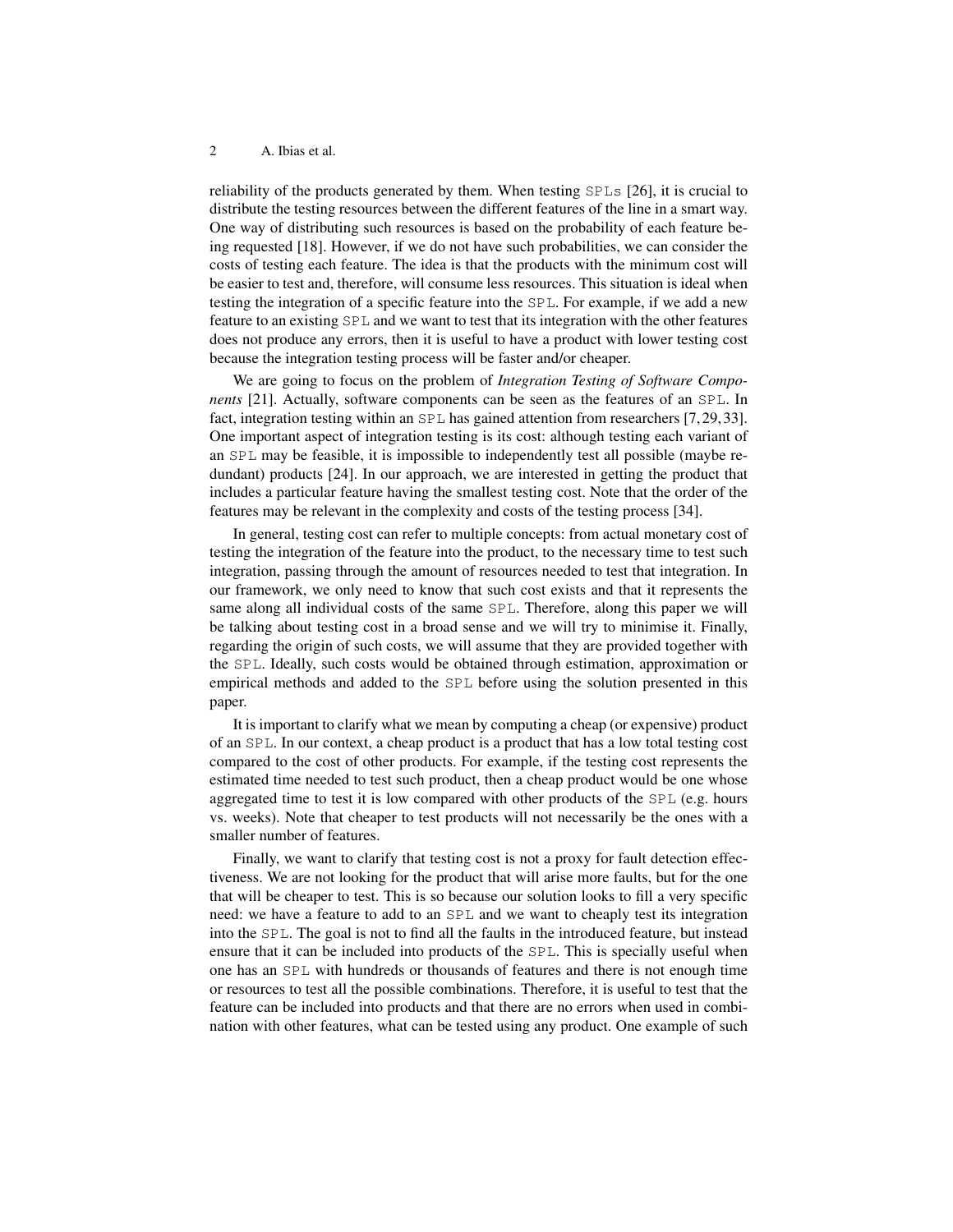situation appears when adding a new database to a server SPL. It is necessary to test that the added database is correctly integrated with the other features of the SPL, but the tester only needs to test the integration in one product because all the productions might have the same integration faults.

In this paper we apply Ant Colony Optimisation algorithm (ACO) [9] to select a combination of features from an SPL with the minimum testing cost that contains a given feature. This combination will be later used to test the integration of such feature into the SPL. To the best of our knowledge, this is the first attempt to develop an efficient solution to this problem if we rely on a formal approach (in our case, a process algebra). To develop this algorithm we modify, enhance and extend our recently developed framework [18] so that we select feature combinations with low testing cost from SPLs including testing costs information, and so that we have the requirement of including a given feature in the generated product.

In order to evaluate the quality of the solutions obtained by our ACO-approach, we compare our framework with a brute force algorithm (computing all the combinations of features and choosing one with the lowest cost) and a random algorithm (randomly choosing features but such that they conform a valid product). We could not compare our algorithm to other alternatives as there were no previous proposals addressing our specific scenario. Our framework takes significantly less time to compute a solution than the brute force algorithm (around a 99% saving), while obtaining total testing costs that are not much higher (around a 25% increase). It also gets solutions with lower testing cost than the ones obtained by the random algorithm (around a 15% cheaper). In order to properly compare our ACO and the random approach, we allow the random approach to run an equal amount of time as the ACO one. In conclusion, our approach represents a preferable choice to these two alternatives.

The rest of the paper is organised as follows. In Section 2 we review related work. In Section 3 we present background concepts that we use in our paper. In Section 4 we introduce our feature selection framework. In Section 5 we present our experiments and discuss the results. In Section 6 we briefly review some threats to the validity of our results. In Section 7 we discuss some considerations concerning the different choices that we took when defining our algorithm. Finally, in Section 8, we give conclusions and outline some directions for future work.

### 2 Related work

In this section we review previous work related to the research presented in this paper.

We have chosen FODA [22] to represent SPLs but there are other alternative approaches such as RSEB [12] and PLUSS [10]. We think that FODA represents several advantages: it is widely used and, more important, it is based on graphic models.

We are aware that we cannot compute the best, according to a given criteria, combination of features due to the combinatorial nature of the problem. In fact, we performed a small experiment to show that this is the case also in our framework. Therefore, we have to rely on an heuristic approach. Our previous work on applying heuristic approaches to testing [17, 19, 20] showed that Swarm Intelligence [36] was very suitable. Among the different approaches to implement a swarm, in this paper we have decided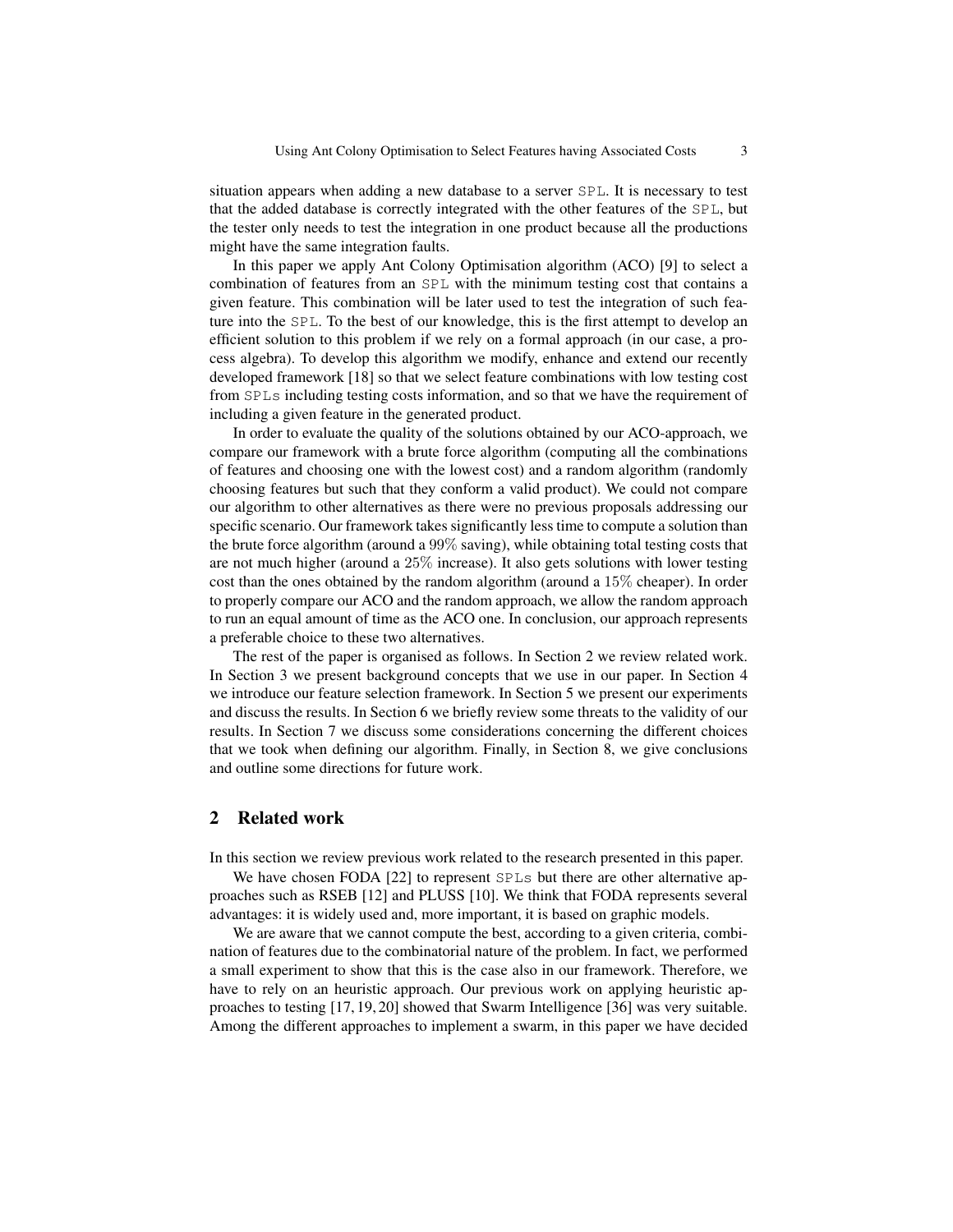to consider the Ant Colony Optimisation algorithm (ACO) [9] because it allowed us to build on top of previous work, facilitating the implementation of the approach. ACO is inspired by the behaviour of real ant colonies in nature and has been successfully used in computationally hard classical optimisation problems such as the travelling salesman problem but, to the best of our knowledge, the research presented in this paper is a novel application of ACO. Although we have used ACO, other alternative approaches in the broad field of *evolutionary algorithms* could have been selected. Evolutionary algorithms are a family of meta-heuristics that base its intelligent behaviour in the evolution of its population. Some approaches in the broad field of Artificial Intelligence consider the combination of many individuals, usually with limited intelligence, that work as a collective to either reach a goal or find a *good enough* solution to a certain problem. In particular, there are several applications of these algorithms in testing [3, 5, 30].

We have used an evolutionary computation approach to find cheap to test products but a framework supporting constraint propagation could be used. In this case, we could rely on tools like FaMa [2] and FeatureIDE [35]. However, we prefer to use the combination of a process algebra and an evolutionary computation technique because they allow us to work with a precise semantic description of each product, facilitating the task of deciding the equivalence, up to a certain criterion, of different products.

There exist evolutionary approaches for test case selection and prioritisation in SPLs [13, 25]. Despite working on testing, these solutions cannot be easily adapted to cope with our problem because we do not select/generate test cases: we select a set of features such that testing the resulting product is as cheap as possible.

Finally, more related to our work, there are evolutionary computation approaches to select features. A study [31] showed that the *Indicator-Based Evolutionary Algorithm* (IBEA) was better than other evolutionary approaches dealing with high complexity in the decision objective spaces. We cannot use this algorithm to solve our problem because IBEA strongly depends on user preferences (we do not have them). In addition, it seems like this algorithm performs better in a multi-objective optimisation problem: we think that a simpler approach, like ours, might work better in our single-objective optimisation problem but further experiments are needed to support this claim. Finally, another important difference is that they define the set of rules from the SPL as an objective of the optimisation problem because their solution can create non-valid products. In our case, we use a process algebra as the search space to ensure the correctness of the generated products. Another related study [14] proposed the SIP method, which improved previous proposals beating even the IBEA algorithm. The approach mainly focused on enhancing the search through a novel representation that hard-codified some constraints and through optimising first the constraints related to the generation of valid products. They also used their approach over real-world SPLs. However, this approach has the same concerns than the previous one: its problem is based on user preferences, it is focused on multi-objective optimisation, and, furthermore, it can produce non-valid products. All these differences make hard to adapt this kind of algorithms to our problem, as they rely on some assumptions that we do not consider and they can generate non-valid products that our approach cannot generate.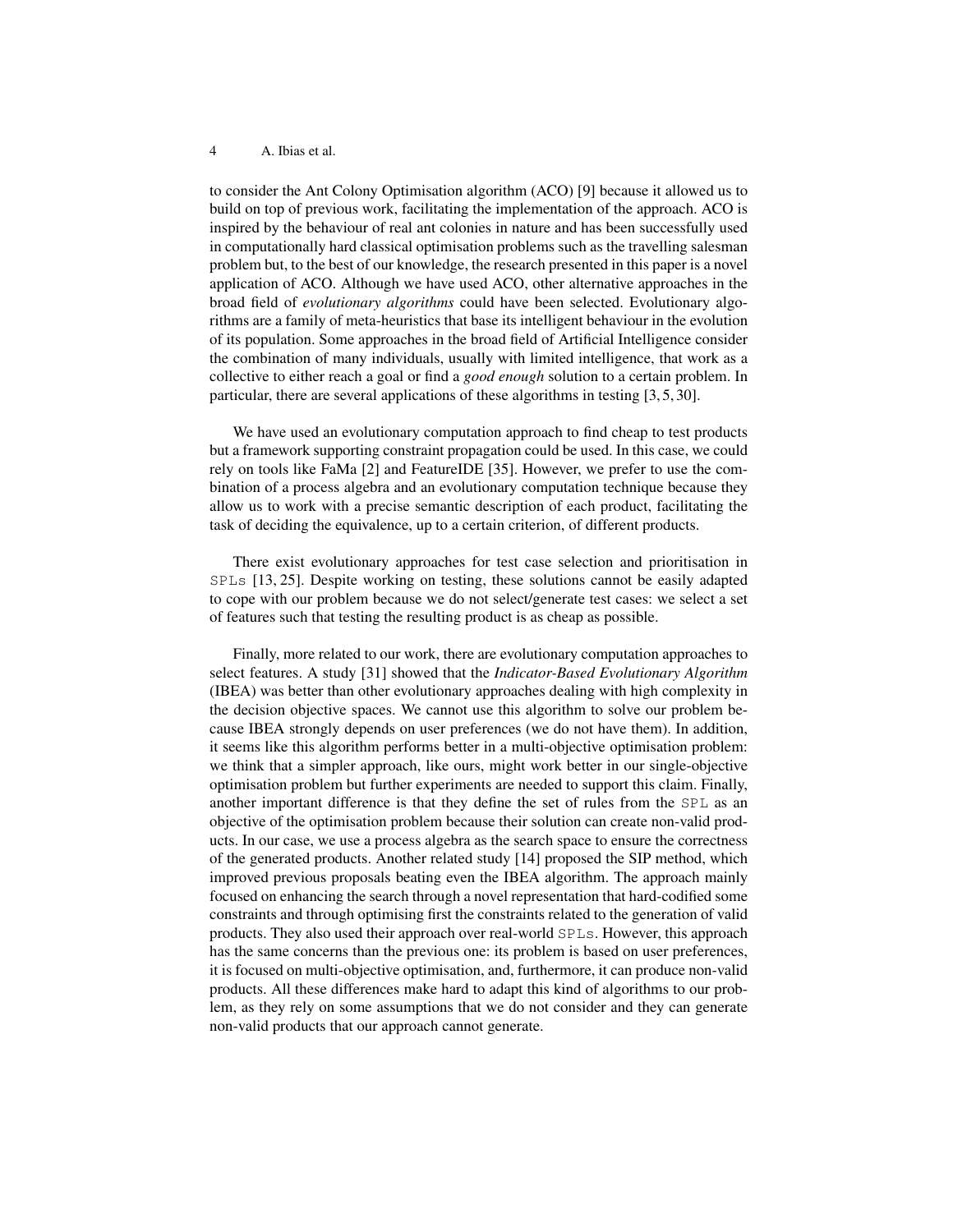

Fig. 1: Translation of FODA Diagrams into SPLA.

## 3 Preliminaries

In this section we present notation and introduce concepts related to the main two lines that we use in this paper: specification of Software Product Lines with costs and the Ant Colony Optimisation algorithm.

#### 3.1 SPLA-CRIS: **SPLs** with costs

In this section we briefly review the formal language SPLA-CRIS. The interested reader is referred to the original work [4] for more details.

**Definition 1.** We will assume that we have a finite set of features  $F$  and we will use A, B*,* C*. . . to denote single features. A* Software Product Line *is a term generated by the following Extended BNF-like expression:*

$$
P::=\surd\;|\operatorname{nil}\;|\; \mathtt{A};P\;|\;\overline{\mathtt{A}};P\;|\;P\lor Q\;|\;P\land Q\\ \mathtt{A}\not\Rightarrow\mathtt{B}\:\operatorname{in}\;P\;|\;\mathtt{A}\Rightarrow\mathtt{B}\:\operatorname{in}\;P
$$

*where*  $A, B \in \mathcal{F}$ *. We denote the set of terms of this algebra by SPLA.*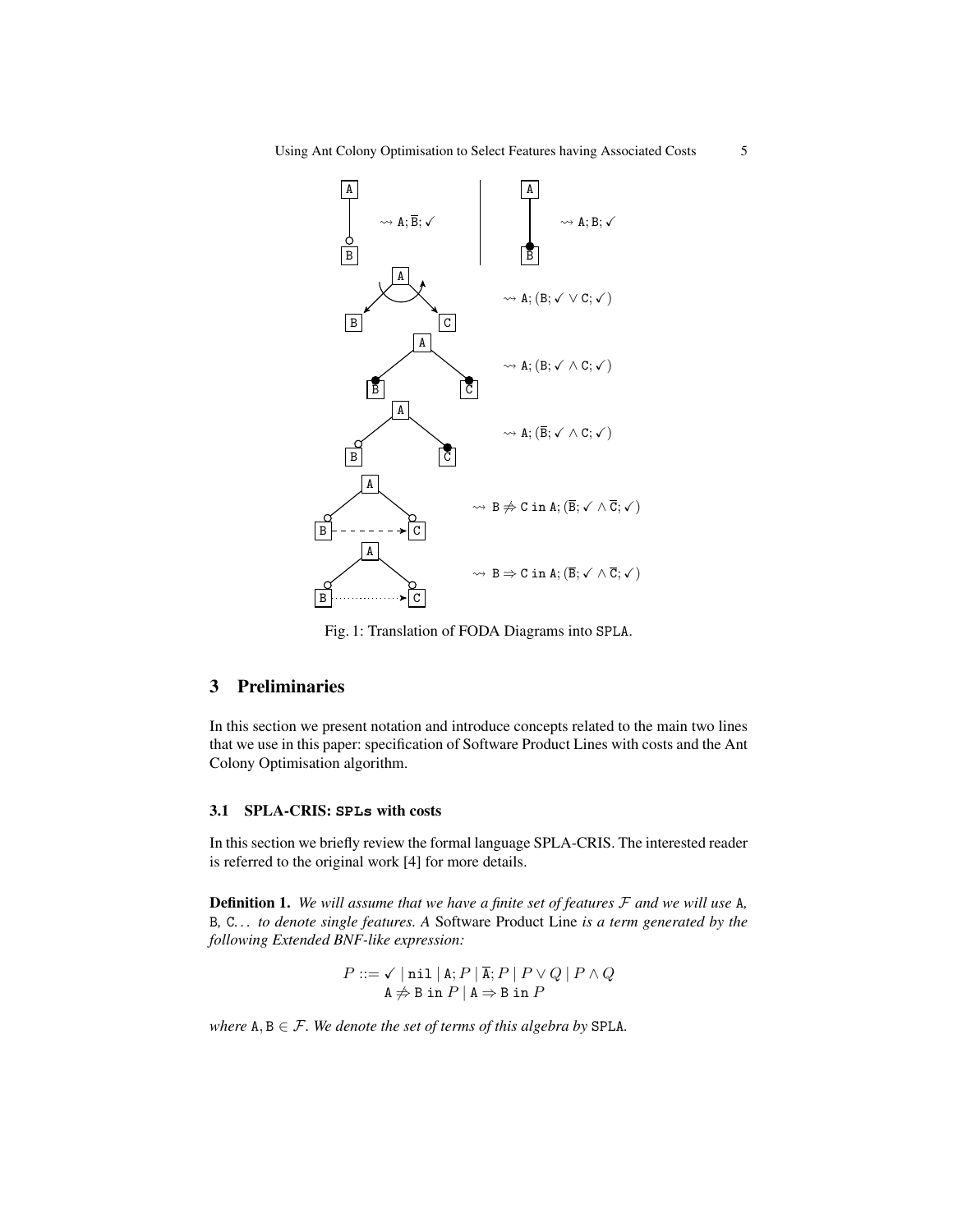*Next we describe the operators of the algebra. The term* nil *represents an SPL with no products, while*  $\checkmark$  *is an SPL that has only the empty product; they are the terminal elements of the syntax. Then the we have the mandatory prefix operator* A; P *(feature* A *is mandatory) and the optional prefix operator* A; P *(*A *is optional). The binary operator* P ∨Q *represents the* choose-one*. The binary operator* P ∧Q *represents the* conjunction *operator. These operators are associative and commutative, so they can be extended* as *n*-ary operators. The operator  $A \Rightarrow B$  in P represents the require constraint. The *operator*  $A \neq B$  in P *represents the* exclusion *constraint. Figure 1 shows the relation between these operators and FODA diagrams.*

*We can define an operational semantics. Given*  $A \in \mathcal{F} \cup \{\checkmark\}$ *, we will write*  $P \stackrel{A}{\longrightarrow} Q$ *if we can evolve from* P *to* Q *using the defined operational rules. It is important to remark that*  $\checkmark$  *is not a feature and, as such, it is not included in the product. This semantics is given as a set of SOS rules and the interested reader can find them, as well as detailed explanations, in our previous work [1, 4].*

*Single transitions can be sequentially executed to produce* traces*. We use to denote an empty trace and consider the usual concatenation operator*  $s_1 \cdot s_2$ *. Abusing the notation, we will write*  $A \in S$  *is* A *appears in s. Traces ending with*  $\checkmark$ , *that we call* successful*, are the only ones associated with valid products. It is irrelevant the order in which the features of a trace are obtained. Given a successful trace* s*,* [s] *denotes the set obtained from the elements of* s*.*

*Finally, given*  $P \in$  SPLA*, we define* the products of  $P$ *, denoted by*  $\text{prod}(P)$ *, as*  $\text{prod}(P) = \{ [s] \mid s \in \text{tr}(P) \}.$ 

In order to define a cost model, we will have a cost function such that given a sequence of features (representing the part of the product that we have defined so far) and a single feature (representing the new feature that we would like to add), returns the cost of testing this new feature in the given product. This cost can represent either time and/or resources needed to perform the (integration) testing of this new feature, given the previous ones. In our framework, we assume that costs can be represented by natural numbers. Sometimes, we will not be able to compute the testing cost of integrating a new feature with the ones already chosen. For instance, if the new one is incompatible with the existing features or there are missing dependencies. Therefore, we extend the set of costs with a new symbol ⊥ to represent *indefiniteness*.

**Definition 2.** *The set of costs is given by*  $N_{\perp} = N \cup \{\perp\}$ *. We extend arithmetic operations in the expected way: for any*  $x \in \mathbb{N}_\perp$  *we have*  $x + \perp = \perp + x = \perp$  *and* x ≤ ⊥*.*

A cost function is a function 
$$
c : \mathcal{F}^* \times \mathcal{F} \mapsto \mathbb{N}_{\perp}
$$
.

In order to compute the cost associated with a product we need to extend the operational semantics (see our previous work [4] for a complete definition). Intuitively, let  $P \in$  SPLA be a process, c be a cost function and s be a successful trace of P. We denote by  $tc(P, s)$  the cost associated with the set of features included in s according to c.

Finally, let us remind that the position of the features in the trace is not relevant to define a product although it may have an impact in its costs. Therefore, different traces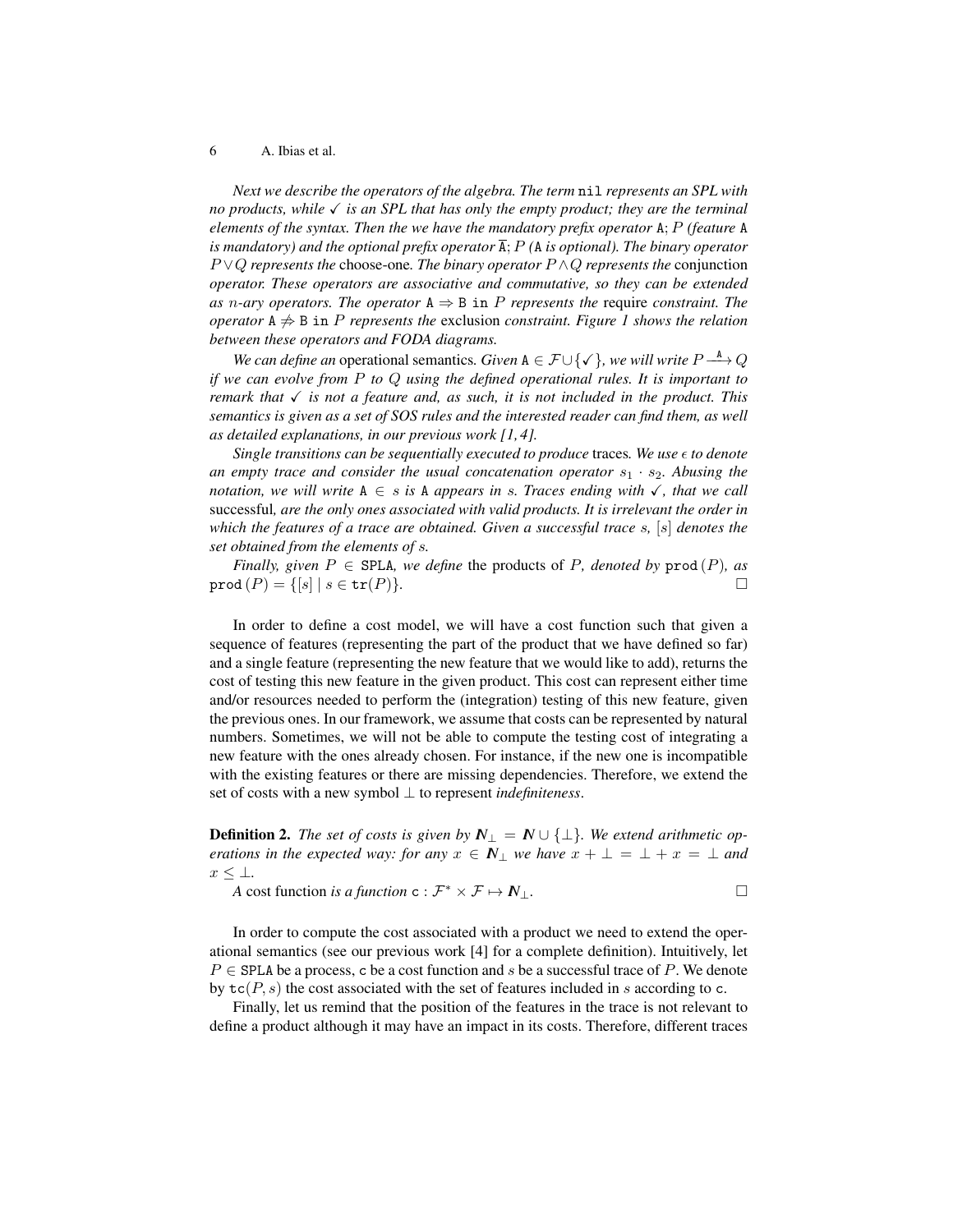

Fig. 2: FODA App Server feature diagram.





can produce the same product but with different costs. As a consequence, we need to consider a set of costs for each product, because a product will be *equivalent* to a set of sequences.

**Definition 3.** Let  $\mathsf{c}$  *be a cost function. We consider the function*  $\mathsf{c}_{\mathsf{SPLA}}$  :  $\mathsf{SPLA} \times \mathcal{P}(\mathcal{F}^*) \mapsto$ P(*IN*⊥) *defined as follows:*

$$
\mathsf{c}_{\mathsf{SPLA}}(P,p) = \{ \mathsf{tc}(P,s) \in \mathbf{N}_{\perp} | \exists s \text{ trace of } P : [s] = p \}
$$

Example Let us illustrate the previous definitions with an example. Let us consider a *Server* consisting of a Web Server and a Database. There are two possible environments for the running server: the *production* environment and the *developing* environment. There are two possibilities for the database: MySQL or SQLServer. For the Web server we can use either Apache Web Server or Nginx. There are also two restrictions in the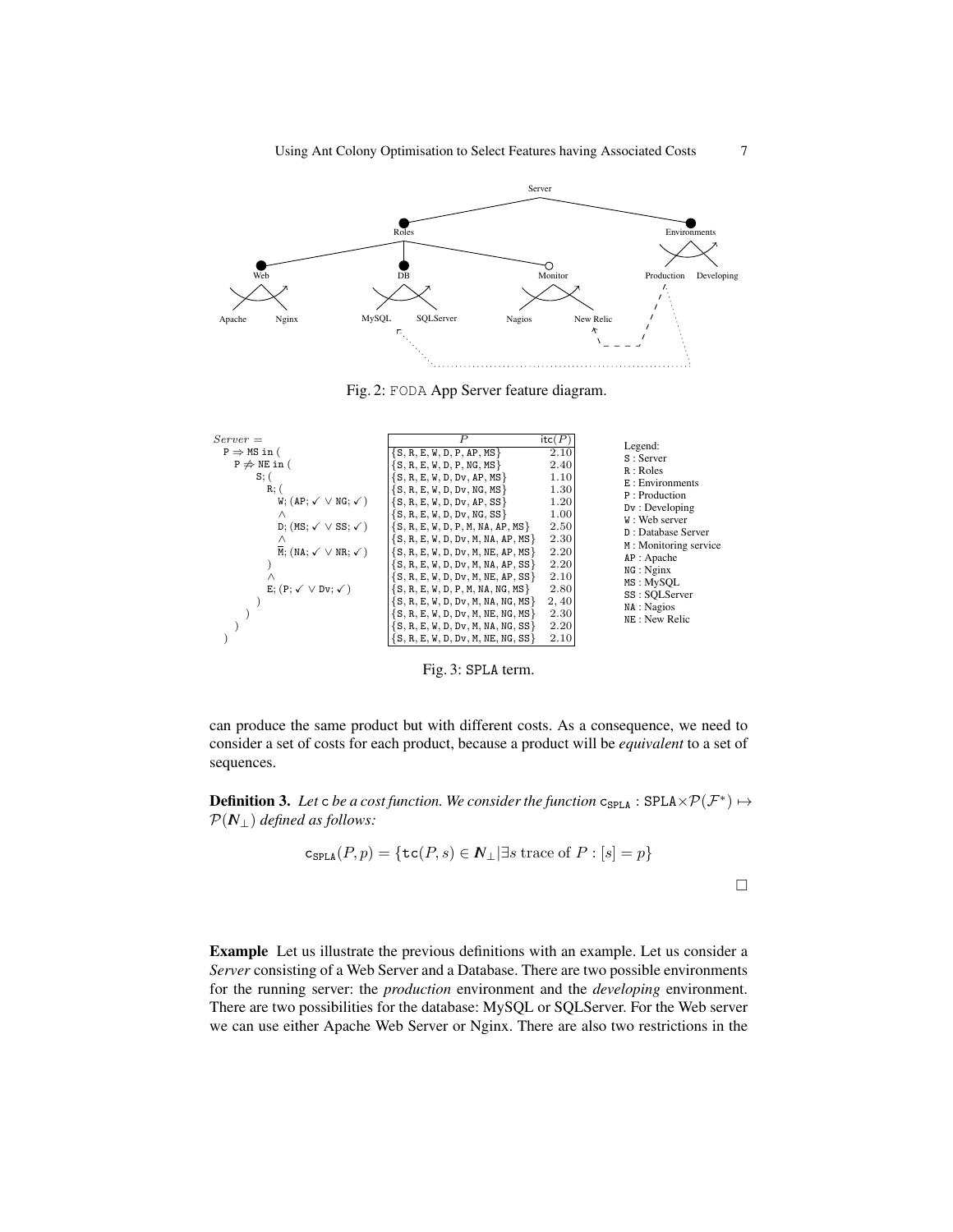case of the Production environment: First, the use of the New Relic monitor system is forbidden. Second, the use of MySQL is mandatory. Figure 2 show the FODA diagram corresponding to this description. This FODA diagram is translated to the SPLA term in Figure 3 (left) to handle the system formally. The Integration Test costs appears in the centre of Figure 3. Formally, the cost function is defined as follows: for  $s \in \mathcal{F}^*$ and  $A \in \mathcal{F}$ ,  $c(s, A) = \text{itc}([sA])$  if the product [sA] is listed in table and  $c(s, A) = 0$ otherwise.

#### 3.2 Ant Colony Optimisation

The Ant Colony Optimisation algorithm (ACO) [9] is a well-known algorithm in the evolutionary algorithms field. It is a distributed algorithm to explore a graph-like search space associated with a combinatorial optimisation problem. It consists of a set of *ants*, which are the agents that explore the search space. Each ant looks for the shortest path from the initial node to the target node, choosing their next move based on a random choice modified by the weigh of each path and the *pheromones* released by other ants that previously performed that move.

**Definition 4.** *A* model *P* of a combinatorial optimisation problem is a tuple  $(S, \Omega, f)$ , *where* **S** is a search space defined over a finite set  $X_1, \ldots, X_n$  of discrete decision *variables,*  $\Omega$  *is a set of constraints over the variables, and*  $f: \mathbf{S} \to R_0^+$  *is the objective function to be minimised.*

*Each generic variable*  $X_i$  *takes values in*  $D_i = \{v_i^1, \ldots, v_i^{|D_i|}\}$ . A feasible solution s ∈ S *is a complete assignment of values to variables such that all the constraints in* Ω *are satisfied. A feasible solution* s <sup>∗</sup> ∈ S *is called a* global optimum *if and only if for all*  $s \in \mathbf{S}$  *we have*  $f(s^*) \leq f(s)$ .

Once we have a model of the problem that we would like to solve, we can generate a *construction graph*. Artificial ants move from vertex to vertex along the edges of this graph, incrementally building a partial solution. During this traversal of the graph, the ants deposit a certain amount of pheromone on the edges that they traverse. The amount of pheromone deposited by each artificial ant usually depends on the *quality* of the solution reached after that specific traversal. The idea underlying ACO and the simulation of pheromone is that other ants will use the information concerning the concentration of pheromone as a hint to further explore promising regions of the search space.

The *ACO general scheme* proceeds as follows. After a preliminary step, where the main parameters and the pheromone trails are initialised, we have a main loop that iterates until we reach the termination criterion. This criterion may be based on the numbers of iterations of the loop or on the quality of the obtained solution. In each iteration of the loop, each ant generates a solution. Then, the global state updates the pheromones left by the ants in their solution path. This task consists of two main consecutive steps.

*First step of the loop: Construct ant solutions.* In each iteration, m ants generate solutions from a finite set of available solution components C. The construction starts from an empty solution set  $s^P = \emptyset$  and, in each step, the ant extends its partial solution by adding a feasible solution element from the set of elements of C that can be added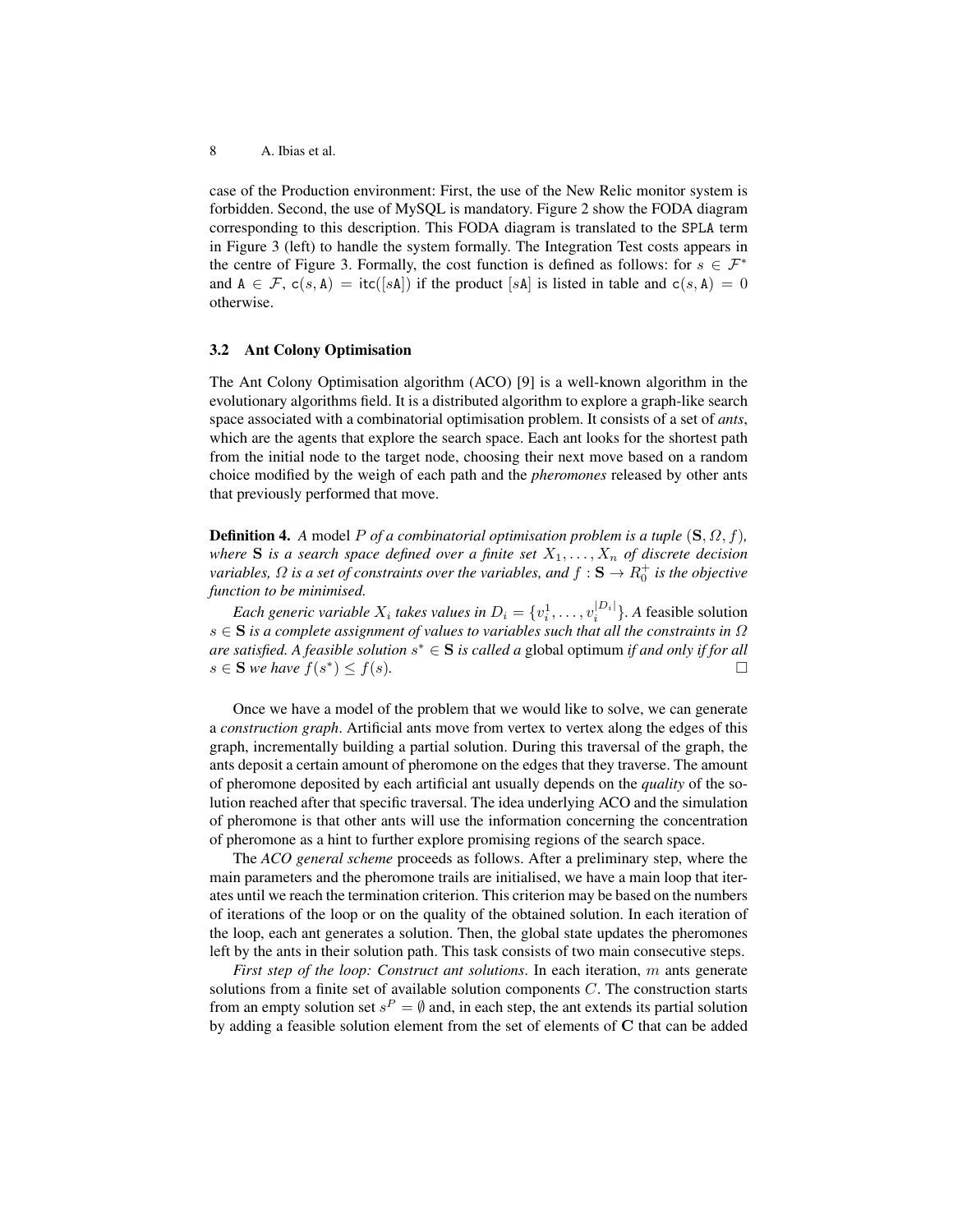to the partial solution  $s^P$  without violating any constraint in  $\Omega$ . The choice of a solution component from this set is guided by a stochastic mechanism, which is biased by the pheromone associated with each of the elements in it. The rule for the stochastic choice of solution components varies across different ACO algorithms but they are always inspired by the behaviour of real ants. This process can be seen as a traversal of the *construction graph*.

*Second step of the loop: Update pheromones*. The pheromone update aims to increase the pheromone values associated with good or promising solutions and, in turn, decrease those associated with bad ones. Usually, this is achieved by decreasing all the pheromone values through *pheromone evaporation* and by increasing the pheromone levels associated with a chosen set of good solutions.

### 4 ACO for feature selection taking into account testing costs

Our feature selection framework finds, for a given SPL and a selected feature, a combination of features that contains said feature and such that the cost (in time and/or resources) of testing the generated product is as low as possible. We will consider that the SPL is formally defined as an SPLA-CRIS term. We use an ACO algorithm because it is the most suitable one for this problem. A comprehensive discussion about this choice can be found in Section 7. Next, we briefly describe the main components of our framework:

- An SPL represented as an SPLA-CRIS expression.
- An SPLA-CRIS interpreter that allows us to explore the search space generated by the SPLA-CRIS expression without fully computing it.
- An ACO to lead the search for a feature combination with low cost.

We combine these three components as follows. We consider an SPLA-CRIS expression and derive the structure needed to execute our ACO over it with the goal of finding a *cheap* to test product. However, we cannot compute the testing cost of all the possible combinations of features of the SPLA-CRIS expression. We will rely on an interpreter to compute the added testing cost after adding a new feature to the current selection, but without constructing the full SPLA-CRIS expression tree.

As usual, our ACO needs to have a representation of our setting as a combinatorial optimisation problem. We will define this problem as follows:

- Search space S. This is the full SPLA-CRIS tree. In addition, the associated decision variables are associated to the feature that we have to choose next.
- Set of constraints  $\Omega$ . We have three constraints.
	- A constraint stating that the last symbol of a valid path must be  $\checkmark$ . Remind that this is the special symbol that we use to denote successful termination, that is, the last symbol of a successful trace.
	- A constraint stating that a valid feature combination should contain the previously selected feature.
	- A constraint stating that a valid path can be generated by the definition of the SPLA-CRIS expression that we are considering.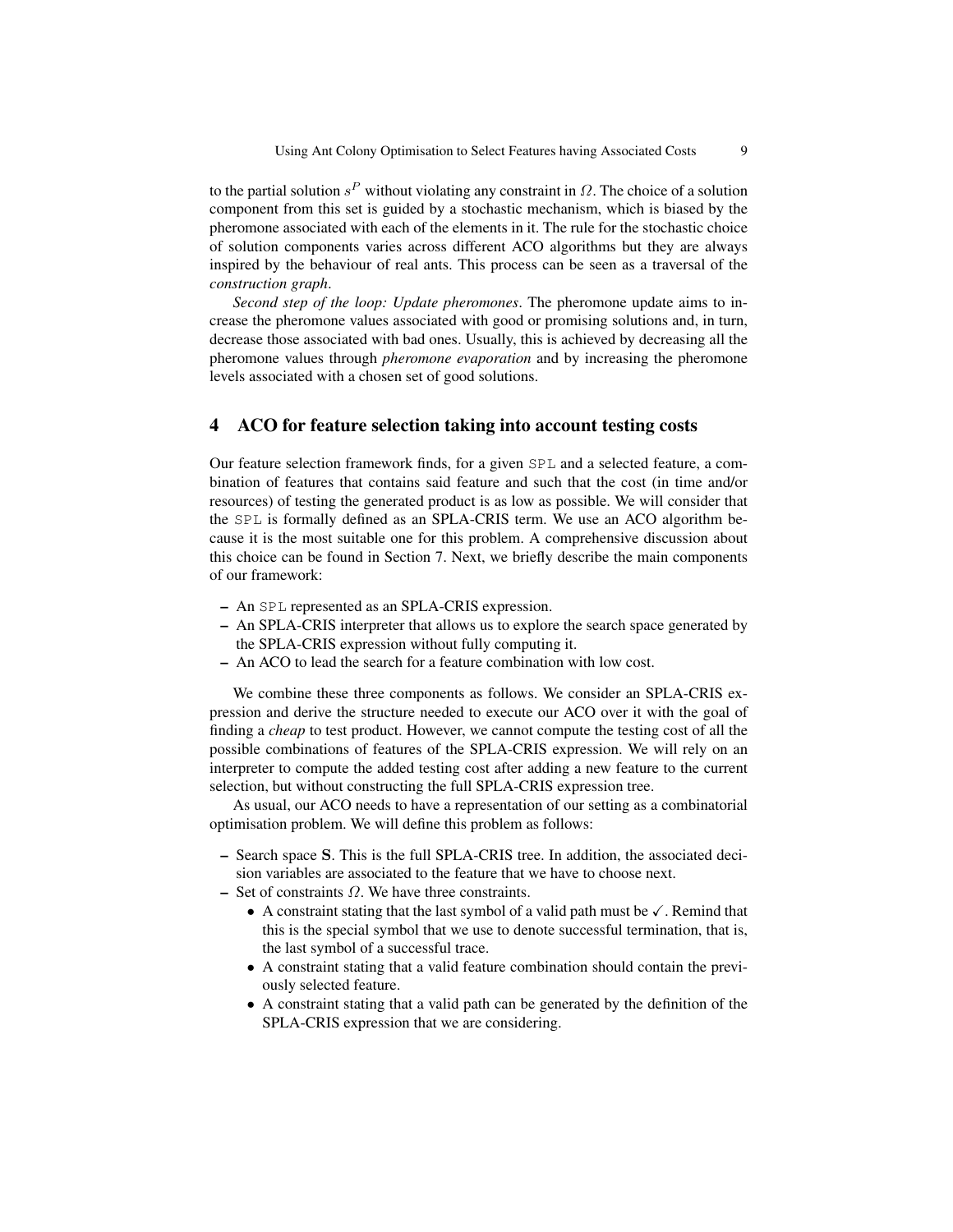- 10 A. Ibias et al.
	- $-$  Objective function  $f$ . This function assigns its cost to each set of features that can be produced from the SPLA-CRIS expression. The goal of our ACO is to minimise the value of this function.

Once we have our problem redefined as a combinatorial optimisation problem, our ACO follows the general scheme presented in Section 3.2. The only adaption with respect to this general scheme is that our ants generate *on the fly* the search space while exploring it, instead of having all the information stored beforehand. Thus, our ACO has to work together with our SPLA-CRIS interpreter in order to obtain the associated costs.

It is important to note that our algorithm does not use any additional heuristic optimisation. In the literature there are some common heuristics, like removing mandatory features (i.e. computing atomic sets), that are usually used to simplify the problem at hand. In our case, as the goal is to have a lower testing cost, we cannot consider such heuristic optimisation as they would modify the obtained testing costs. For example, in the case of removing the mandatory features, that heuristic would produce testing costs that do not consider the additional testing costs that each mandatory feature would add with each added feature, costs that are not constant neither uniform between different features.

### 5 Experimental Results

In order to evaluate the usefulness of our ACO to find *cheap* (in terms of testing) combinations of features, according to a certain set of constraints defined by the corresponding SPL, we decided to initially compare it with a *brute force* algorithm. The brute force algorithm will effectively compute a feature combination with the lowest testing cost at the expense of a long execution time. In contrast, we will show that our framework can give feature combinations with slightly higher testing costs but having (much) shorter execution times.

We set our ACO algorithm with the following parameters:

- Number of ants: 10.
- Number of maximum iterations: 100.
- Pheromone constant: 1000.
- Pheromone evaporation coefficient: 0.4.
- $\alpha$  coefficient: 0.5.
- $\beta$  coefficient: 1.2.

These parameters are typical parameters in the literature and they worked very well in our previous work [18]. Moreover, we did small experiments to tune the parameters and none of them show better performance than these ones.

For our experiments, we used 75 SPLA-CRIS expressions with between 10 and 85 features. These SPLA-CRIS expressions were generated using previous work with SPLA-CRIS [4], automatically generating them using the BeTTy tool [32] and storing them in an fodaA format in .xml files. The costs in these expressions are also automatically generated, and thus we consider that they represent the additional testing costs that a feature will add to the product if included in it.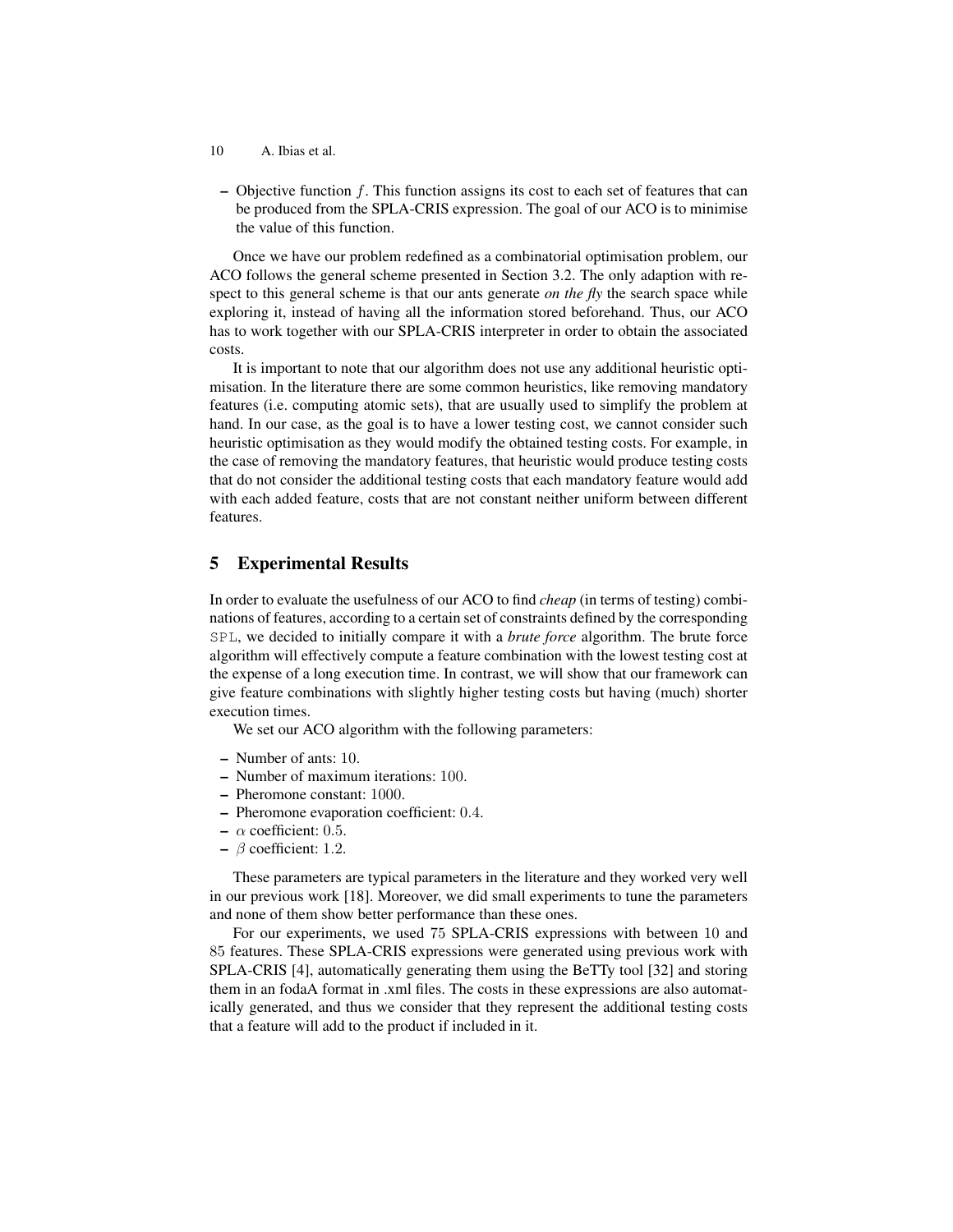| <b>Average</b> | 36        |                        | 45 25.42% 1,115.6856 9.5587  |            | 99.14%            |
|----------------|-----------|------------------------|------------------------------|------------|-------------------|
| 4              | 63        |                        | 72 14.29% 4,434.4519 14.8687 |            | 99.66%            |
| 3              | 36        | 45 25.00%              | 20.5985                      | 9.8473     | 52.19%            |
| 2              | 18        | 27 53.33%              | 6.5209                       | 8.9389     | $-37.08\%$        |
|                | 27        | 36 33.33%              | 1.1713                       |            | $4.5798$ -291.01% |
| Number         |           | Cost   Cost   Increase | Time                         | Time       | Saving            |
| Trial          | Force ACO | Cost <sub>1</sub>      | Force                        | <b>ACO</b> | Time              |
|                | Brute     |                        | <b>Brute</b>                 |            |                   |

Table 1: Comparing our approach and brute force (time is measured in seconds).

In our first experiment we evaluated these expressions through our SPLA-CRIS interpreter. Using this interpreter, we executed a brute force algorithm to compute all the possible feature combinations as well as their costs. We also executed our ACO algorithm using the SPLA-CRIS interpreter to obtain a feature combination with low cost. Due to the randomisation involved in the ACO algorithm, we executed both algorithms 15 times for each SPLA-CRIS expression and measured the mean of the results of all the computations. Unfortunately, after running during 20 hours the brute force algorithm was able to compute the solution only for four expressions (note that the longest time used by our ACO was less than 15 seconds). In Table 1 we compare the cost and computation time for these expressions.

As expected, the brute force algorithm was unable to compute, in a reasonable time, the best feature selection for most of the experiments (in fact, it was only able to compute it for the smaller expressions, the ones with less than 13 features) due to the combinatorial explosion underlying feature selection, aggravated with minimising the cost. This leaves us with only four values to compare our ACO with the brute force algorithm. In this comparison we can see that our algorithm obtains, on average, a solution that it is 25.42% more expensive than the best features combination (computed by the brute force algorithm). In contrast, it needs on average 99.14% less time to produce this solution.

Here, it is important to note that for the simplest cases, the brute force algorithm needs less time than our ACO algorithm. The reason is that the expressions are so simple that our ACO algorithm is overpowered for this task. That means that, as the expression is so small, brute force computes all the combinations quickly (because there are so few) while the ACO algorithm not only has to explore the expression, but it also needs to achieve convergence (what will take a while due to the required iterations). However, as we increase the complexity of the expressions, the brute force algorithm quickly raises its execution time a lot (due to its exponential nature), while our ACO algorithm keeps its execution time in a reasonable value.

The comparison with the brute force algorithm leaves us with so few results that we decided to perform a second experiment and compare our framework with a random algorithm. This random algorithm will give us the feature combination with lowest costs of a set of randomly generated feature combinations that represent valid products. The number of feature combinations on this set of randomly generated feature combinations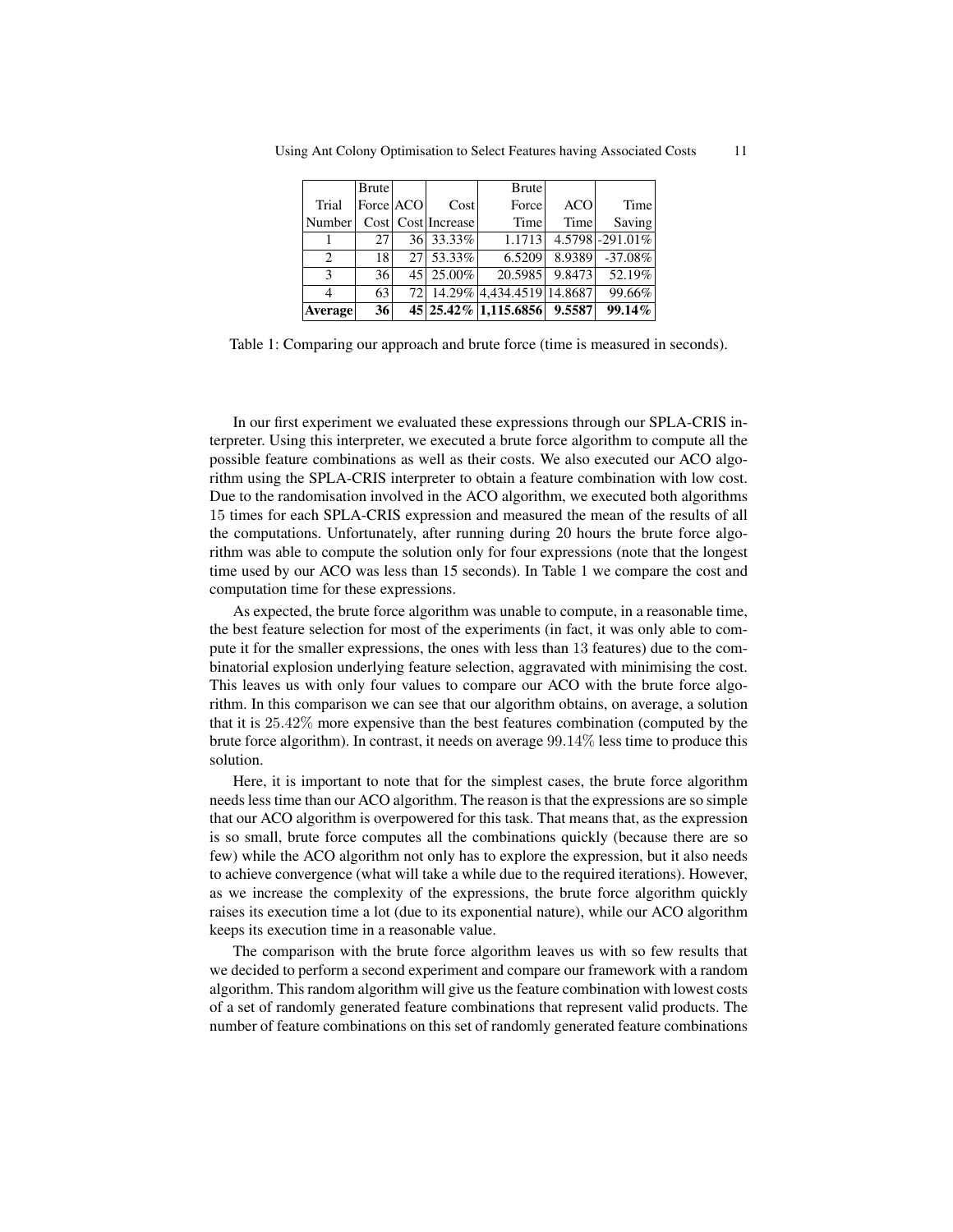| Trial                   | Random ACO |           | Cost                 | Trial           | Random ACO  |             | Cost                                    | Trial           | Random ACO |               | Cost                    |
|-------------------------|------------|-----------|----------------------|-----------------|-------------|-------------|-----------------------------------------|-----------------|------------|---------------|-------------------------|
| Number                  |            |           | Cost Cost Saving (%) | Number          |             |             | Cost $\vert$ Cost $\vert$ Saving $(\%)$ | Number          |            |               | Cost Cost Saving $(\%)$ |
| 1                       | 52.2       | 52.2      | 0.00                 | 26              |             | 131.4 102.6 | 21.92                                   | 51              |            | 221.4 159.6   | 27.91                   |
| $\overline{2}$          | 36.0       | 34.8      | 3.33                 | 27              | 120.6       | 98.4        | 18.41                                   | 52              |            | 136.8 120.6   | 11.84                   |
| $\overline{\mathbf{3}}$ | 50.4       | 50.4      | 0.00                 | 28              |             | 147.6 115.8 | 21.54                                   | 53              |            | 176.4 142.8   | 19.05                   |
| $\overline{\mathbf{4}}$ | 73.8       | 73.8      | 0.00                 | 29              | 109.2       | 94.8        | 13.19                                   | 54              |            | $151.2$ 123.0 | 18.65                   |
| 5                       | 63.6       | 63.6      | 0.00                 | 30              | 115.8 102.0 |             | 11.92                                   | 55              | 142.2      | 96.0          | 32.49                   |
| 6                       | 70.2       | 69.0      | 1.71                 | 31              |             | 161.4 128.4 | 20.45                                   | 56              |            | 208.8 176.4   | 15.52                   |
| $\overline{7}$          | 63.6       | 61.2      | 3.77                 | $\overline{32}$ | 114.6       | 82.8        | 27.75                                   | 57              |            | 166.8 139.8   | 16.19                   |
| $\overline{8}$          | 73.2       | 70.8      | 3.28                 | $\overline{33}$ |             | 130.2 117.0 | 10.14                                   | 58              |            | 145.2 105.0   | 27.69                   |
| $\overline{9}$          | 67.8       | 67.2      | 0.88                 | 34              | 157.2       | 148.8       | 5.34                                    | 59              |            | 166.8 135.0   | 19.06                   |
| 10                      | 75.0       | 70.8      | 5.60                 | 35              | 78.0        | 70.2        | 10.00                                   | 60              |            | $175.2$ 135.0 | 22.95                   |
| $\overline{11}$         | 63.6       | 63.6      | 0.00                 | $\overline{36}$ | 93.0        | 78.0        | 16.13                                   | 61              |            | 178.2 139.2   | 21.89                   |
| 12                      | 62.4       | 57.0      | 8.65                 | 37              | 100.8       | 97.2        | 3.57                                    | 62              |            | 185.4 167.4   | 9.71                    |
| 13                      | 91.8       | 87.0      | 5.23                 | 38              |             | 149.4 133.2 | 10.84                                   | 63              |            | 199.2 171.0   | 14.16                   |
| 14                      | 81.6       | 77.4      | 5.15                 | 39              |             | 122.4 101.4 | 17.16                                   | 64              |            | 254.4 171.6   | 32.55                   |
| 15                      | 70.8       | 66.0      | 6.78                 | 40              |             | 166.8 142.2 | 14.75                                   | 65              |            | 168.6 121.2   | 28.11                   |
| 16                      | 58.2       | 54.0      | 7.22                 | 41              |             | 147.0 138.0 | 6.12                                    | 66              |            | 173.4 146.4   | 15.57                   |
| 17                      | 83.4       | 79.2      | 5.04                 | 42              |             | 159.0 146.4 | 7.92                                    | 67              |            | 238.8 187.8   | 21.36                   |
| 18                      | 99.6       | 79.8      | 19.88                | 43              | 115.2       | 89.4        | 22.40                                   | 68              |            | 210.0 191.4   | 8.86                    |
| 19                      | 78.0       | 76.8      | 1.54                 | 44              |             | 148.8 135.6 | 8.87                                    | 69              |            | 226.2 129.0   | 42.97                   |
| 20                      | 99.0       | 81.0      | 18.18                | 45              |             | 168.0 132.0 | 21.43                                   | 70              |            | 201.0 133.2   | 33.73                   |
| $\overline{21}$         | 80.4       | 79.2      | 1.49                 | 46              |             | 156.0 134.4 | 13.85                                   | $\overline{71}$ |            | 209.4 163.8   | 21.78                   |
| 22                      | 111.0      | 96.6      | 12.97                | 47              | 118.2       | 98.4        | 16.75                                   | 72              |            | 309.6 196.8   | 36.43                   |
| 23                      | 70.8       | 67.8      | 4.24                 | 48              |             | 189.6 144.6 | 23.73                                   | 73              |            | 340.8 207.0   | 39.26                   |
| 24                      | 96.0       | 80.4      | 16.25                | 49              |             | 175.8 168.0 | 4.44                                    | 74              |            | 285.6 150.6   | 47.27                   |
| 25                      |            | 76.8 69.0 | 10.16                | 50              | 201.6 175.8 |             | 12.8                                    | 75              |            | 197.4 143.4   | 27.36                   |

Table 2: Results of the experiment comparing with respect to random.

will depend on how much time the algorithm is running. In our experiment, we first run the ACO algorithm and then we run the random algorithm until it overcomes the execution time the ACO algorithm needed. This way, the random algorithm always has the same (or more) time to execute as our ACO and we compare the algorithms performance, that is, the feature combination costs obtained.

We started with the same set of 75 SPLA-CRIS expressions and evaluated them using our SPLA-CRIS interpreter. For each SPLA-CRIS expression, we also used this interpreter to execute 15 times both our ACO algorithm and the random algorithm. We computed mean costs and compared them (see Table 2).

In order to present an easy visualisation of all the results, we sorted the obtained costs for the ACO approach, from lowest to highest, and produced the graphic shown in Figure 4. We also obtained the sorted percentage cost saving of the ACO algorithm with respect to the random algorithm (see Figure 5). In order to compute the cost saving of our approach with respect to the random algorithm, we proceeded as follows. For each SPLA-CRIS expression, we computed the cost using both our ACO and the random algorithm and computed the percentage difference of the ACO with respect to the random algorithm. For example, if the cost associated with the selected product by the ACO is equal to 135.0 and the cost obtained by the random algorithm, most likely for a different product but also fulfilling the constraints associated to the SPL, is 175.2, then the cost saving is equal to  $100 \cdot (1 - \frac{135.0}{175.2}) \approx 22.95$ .

The analysis of the results shows that our ACO algorithm always finds feature combinations with lower costs than the random algorithm (or equal cost in the worst cases). Therefore, our algorithm performs better than the random algorithm. On average, our ACO computes solutions that are 14.87% cheaper.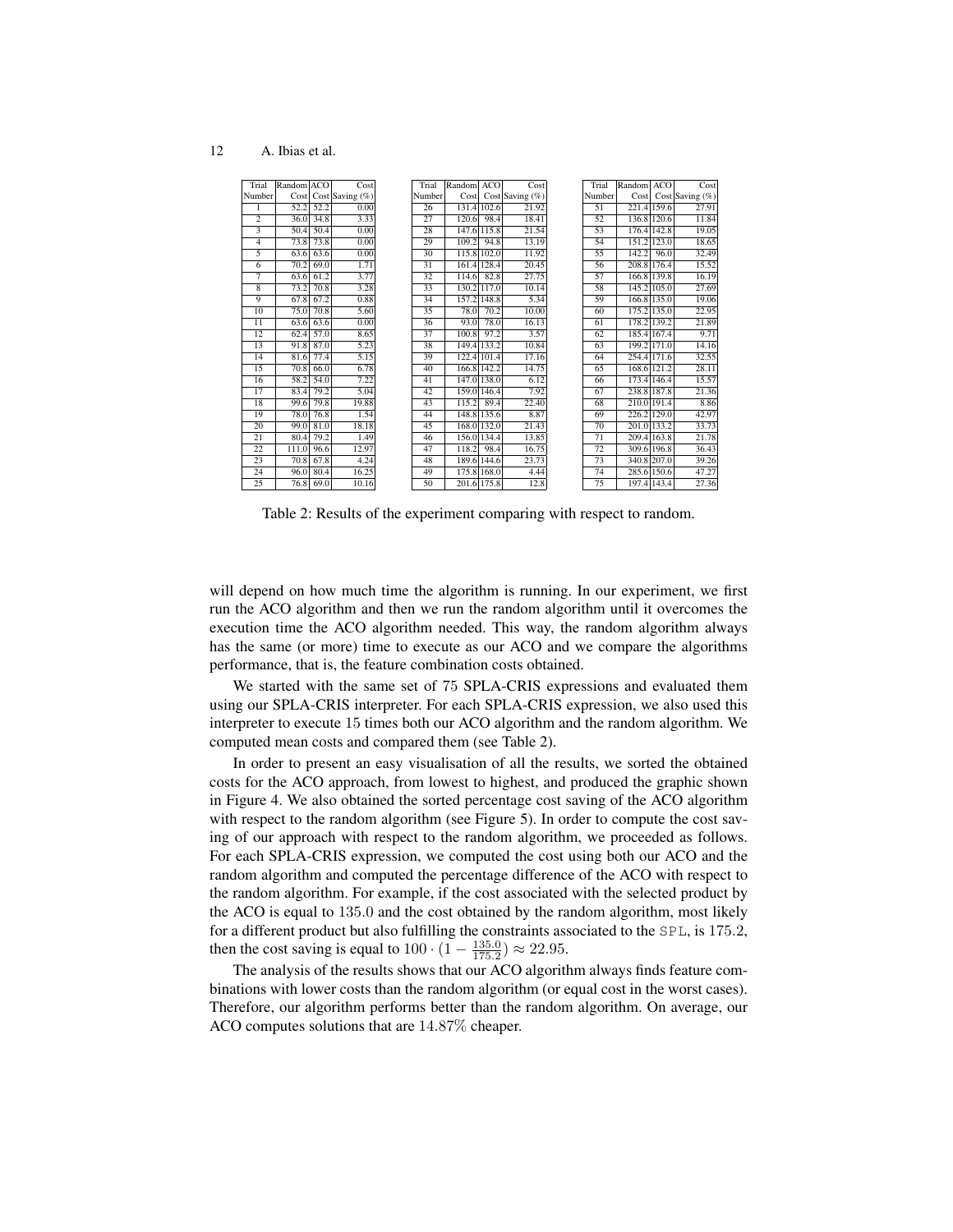

Fig. 4: Sorted obtained costs (blue = random, red = ACO).

We performed a statistical hypothesis test over the results, whose null hypothesis was that the random algorithm and our framework give similar results, that is, both obtain similar costs. We applied a one-way ANOVA test where we tested whether the results of both algorithms are similar in average. Then, we computed the p-value for the experiment, obtaining a p-value of 0.0037. This represents that there is a 00.37% of probability that the null hypothesis is fulfilled. Therefore, we can reject the null hypothesis for the experiment with a confidence higher than 99%, as its p-value is lower than 0.01. In order to double-check our results, we also performed a t-test and obtained the same p-value. Thus, the conclusion is that the performance of our ACO algorithm is better than the random algorithm.

### 6 Threats to Validity

Threats to *internal validity* refer to uncontrolled factors that can affect the output of the experiments, either in favour or against our hypothesis. The main threat in this category is the possibility of having faults in the code of the experiments. We diminished this threat by carefully testing the code, even using small examples for which we knew the expected results. Additionally, in order to reduce the impact of the randomness associated with our methodology, we repeated the experiments several times.

Threats to *external validity* refer to the generality of our findings to other situations. The main threat in this category is given by the different possible SPLs to which we could apply our framework. As the population of SPLs is unknown, this threat is not fully addressable. In order to diminish this risk, we considered different SPLs in the experiments.

Finally, threats to *construct validity* refer to the relevance of the properties we are measuring for the extrapolation of the results to real-world examples. The main threat in this category is what would happen if we use our framework with real-world SPLs and/or with much more complex SPLs, which is a matter of future work.

### 7 Discussion about the suitability of ACO

We have shown that our ACO achieves good solutions for this task. However, it is possible that other heuristics could work better than ACO in this specific framework. Al-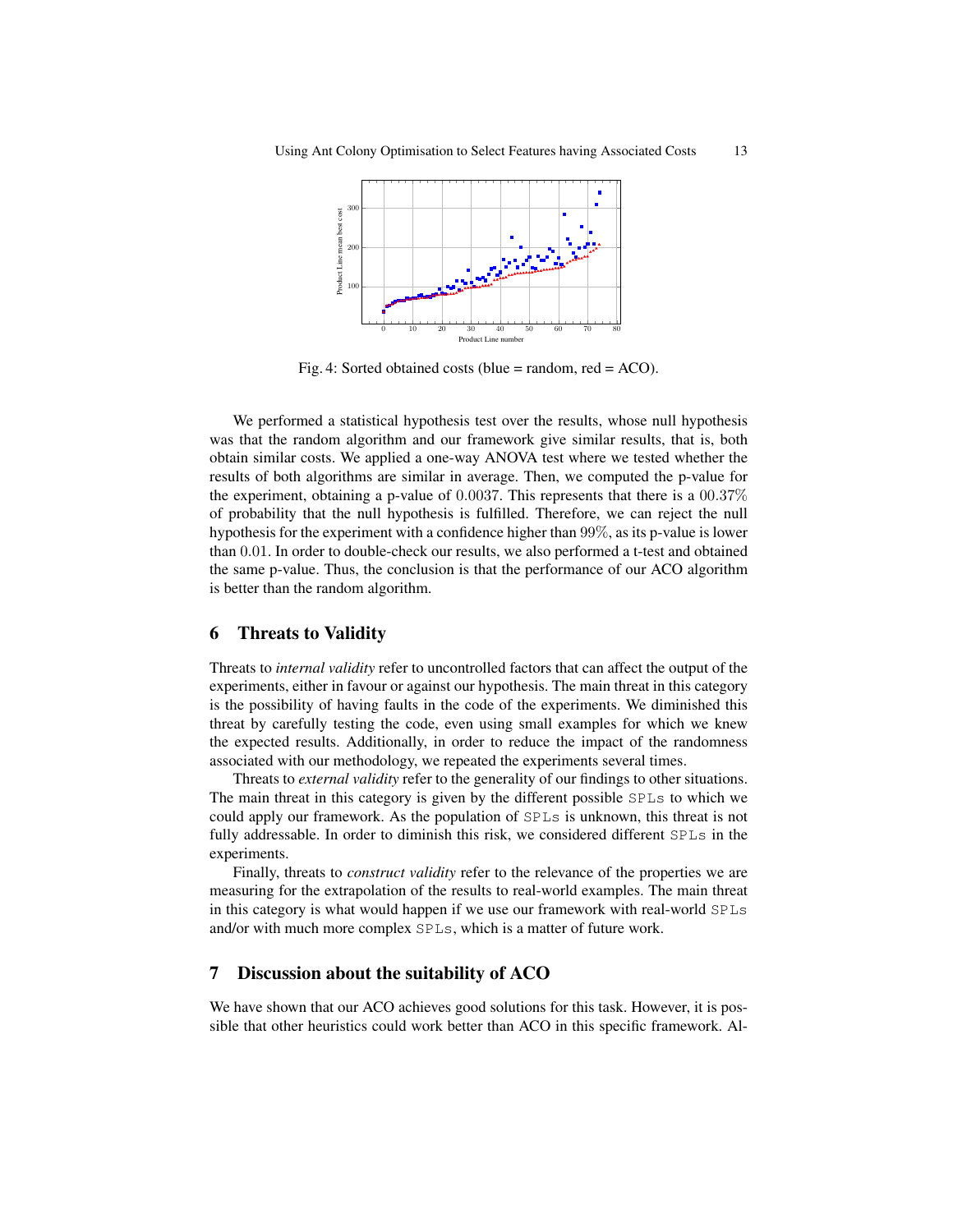

Fig. 5: Sorted cost *saving*.

though this comparison should be further investigated, and it will be indeed a matter of future work, we would like to briefly justify why we decided to use an ACO algorithm.

Our main concern when developing the algorithm was that we needed to provide a much faster solution than brute force while, at the same time, being able to obtain good enough results. Therefore, we classified our problem as an *exploratory problem*. We are aware that there are many evolutionary algorithms that usually work better than a random based search. In our case, we needed a proposal able to *search* in a SPLA-CRIS expression. Fortunately, this kind of syntactical expressions can be transformed into a graph whose *final states* represent all the possible feature combinations that fulfil the expression restrictions. Since this graph can have cycles, we need to perform an extra step to unfold these cycles in order to be able to use a Genetic Programming based algorithm to search for feature combinations inside this graph. This operation would increase the complexity of the approach. In addition, since we are working with a search space based on a graph structure, an approach such as particle swarm optimisation algorithms would suffer because it needs extra adaptation phases that also will increase the complexity of the algorithm. In contrast, ACO can be easily applied to this scenario because our search space is represented as a graph where we are looking for a path from the root to a *final state*, representing a valid feature combination, with a cost as low as possible. So, in order to put into practice our approach we only needed an available interpreter [4] that transform the SPLA-CRIS expressions into appropriate graphs.

### 8 Conclusions and future work

Software Product Lines are a useful tool for developing software systems in an automatic way and testing them is a must. Integration testing is a process that SPLs should overcome: we test how well a new feature is integrated with the already existing features of the SPL. If we have the costs of testing each feature of the SPL, then we can select the product that contains the new feature that has a lower testing cost, so we can test its integration with the other features of the SPL in a quicker and/or cheaper way.

In this paper we have proposed a new framework for feature selection in SPLs having testing costs associated with the combination of features. This feature selection generates a product with low cost and a given feature. We have adapted ACO to deal with an *a priory* unknown search space. Therefore, our framework is able to obtain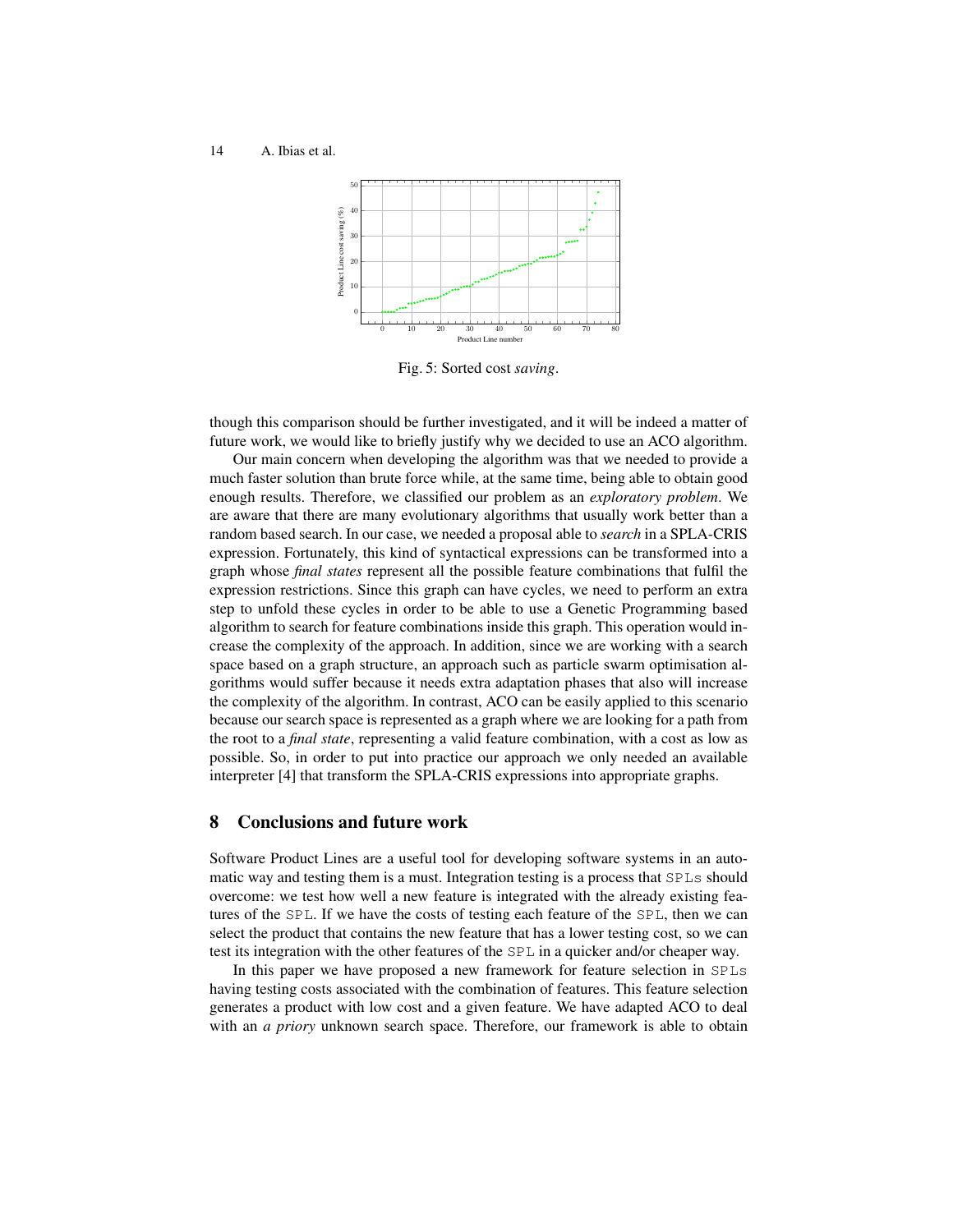new feature combinations for a given SPL without computing all the possible feature combinations, which is a time-consuming task. Besides, in order to assess the usefulness of the new framework, we have reported on our most representative experiments. These experiments show that our algorithm is well suited for this task and that it is preferable than other simpler algorithms. Finding sub-optimal solutions in a shorter time can be fundamental in some scenarios, as computing the optimal solution can require a huge amount of resources and time. In fact, in our own experiments we were able to compute the exact solution, by computing all the possible solutions, only for SPLs with a very small number of features. In addition, our experiments show that our algorithm is better than a random search, when giving the same time to both algorithms.

We have identified several research directions concerning applicability, scalability, suitability and adaptability of our framework. Concerning scalability, we will consider more complex SPLs and check whether our technique scales well. Although we will not be able to compare our ACO with brute force, because the latter will not compute the best solution, we want to explore the *limit* of our approach. In addition, we would like to use current mutation testing approaches [11, 28] to efficiently generate and process big amount of mutants representing either non-optimal or faulty selections of features.

With respect to suitability, we will consider two unrelated lines of work. First, although our ACO is well suited for this task, we would like to compare it with other heuristics that could work better than our proposal in this specific framework. Specifically, we would like to compare our ACO approach with other meta-heuristics based on Bee Swarm [23]. A second line of work to analyse the suitability of our framework is to consider SPLs with existing feature selections, produced by an expert, and compare their costs and the ones produced by our framework. In addition, as suggested by a reviewer, it would be interesting to take into account that products including features interacting with the new feature will be more likely to expose bugs, than products running the feature in isolation. Finally, concerning adaptability, we would like to assess the usefulness of our methodology in other frameworks. First, we would like to apply our framework to study formal models of cloud [6, 27] and distributed [15, 16] systems. We choose this type of systems because we are familiar with them and, more importantly, because they are highly configurable and, therefore, will induce SPLs with many features. Finally, we would like to evaluate whether it is possible to integrate our feature selection framework in existing tools like ProFeat [8].

### Acknowledgements

We would like to thank the anonymous reviewers for the careful reading, the many constructive comments and the useful suggestions, which have helped us to further strengthen the paper.

### References

1. C. Andres, C. Camacho, and L. Llana. A formal framework for software product lines. ´ *Information & Software Technology*, 55(11):1925–1947, 2013.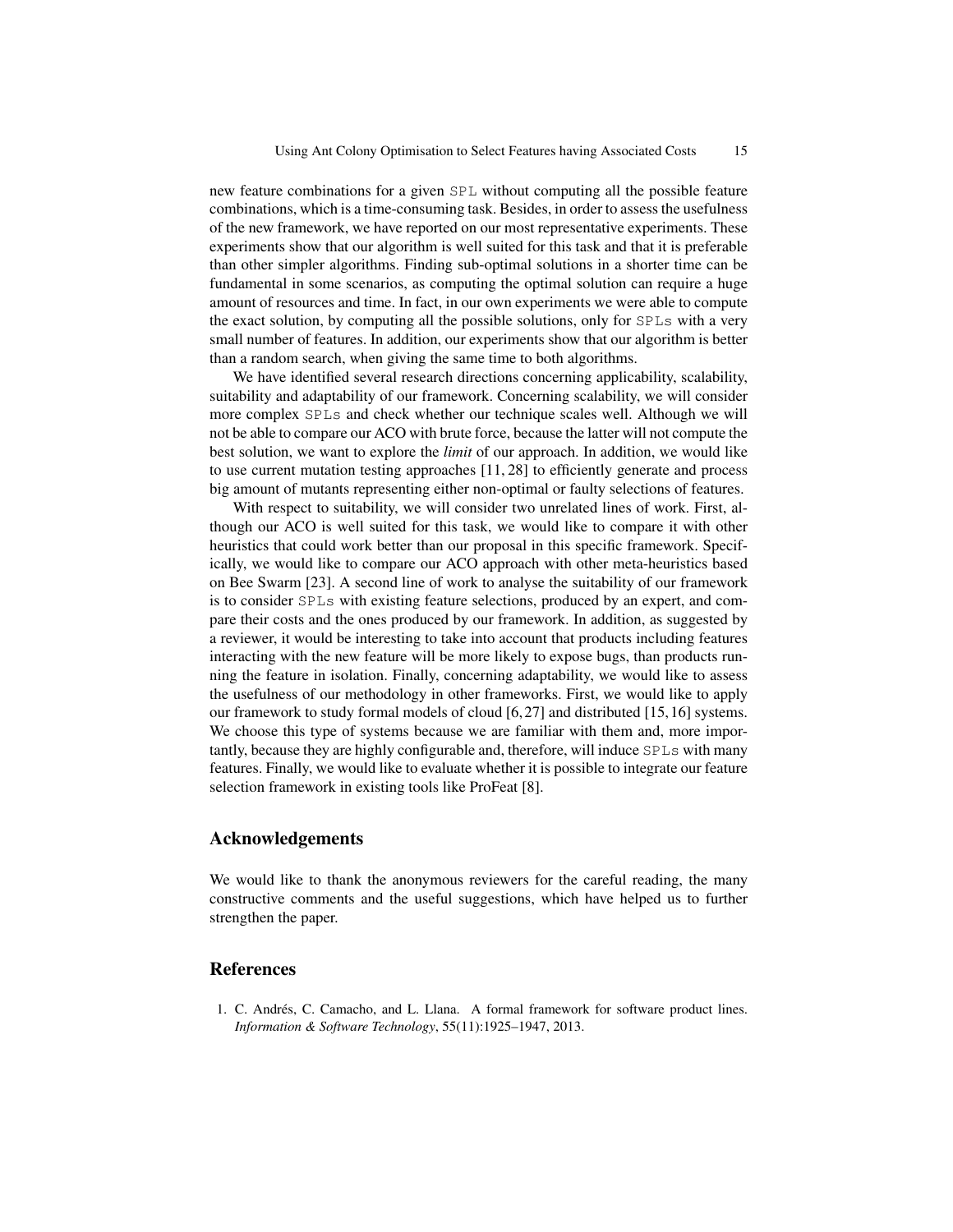- 16 A. Ibias et al.
- 2. D. Benavides, P. Trinidad, A. Ruiz Cortes, and S. Segura. FaMa. In R. Capilla, J. Bosch, and ´ K. C. Kang, editors, *Systems and Software Variability Management - Concepts, Tools and Experiences*, pages 163–171. Springer, 2013.
- 3. M. Benito-Parejo and M. G. Merayo. An evolutionary algorithm for selection of test cases. In *22nd IEEE Congress on Evolutionary Computation, CEC'20*, pages E–24535: 1–8. IEEE Computer Society, 2020.
- 4. C. Camacho, L. Llana, and A. Núñez. Cost-related interface for software product lines. *Journal of Logic and Algebraic Methods in Programming*, 85(1):227–244, 2016.
- 5. J. Campos, Y. Ge, N. Albunian, G. Fraser, M. Eler, and A. Arcuri. An empirical evaluation of evolutionary algorithms for unit test suite generation. *Information and Software Technology*, 104:207–235, 2018.
- 6. P. C. Cañizares, A. Núñez, J. de Lara, and L. Llana. MT-EA4Cloud: A methodology for testing and optimising energy-aware cloud systems. *Journal of Systems and Software*, 163:110522:1–25, 2020.
- 7. I. do Carmo Machado, P. A. da Mota Silveira Neto, and E. Santana de Almeida. Towards an integration testing approach for software product lines. In *IEEE 13th Int. Conf. on Information Reuse & Integration, IRI'12*, pages 616–623. IEEE, 2012.
- 8. P. Chrszon, C. Dubslaff, S. Klüppelholz, and C. Baier. ProFeat: feature-oriented engineering for family-based probabilistic model checking. *Formal Aspects of Computing*, 30(1):45–75, 2018.
- 9. M. Dorigo and T. Stützle. Ant Colony Optimization. MIT Press, 2004.
- 10. M. Eriksson, J. Borstler, and K. Borg. The PLUSS approach domain modeling with features, use cases and use case realizations. In *9th Int. Conference on Software Product Lines, SPLC'06, LNCS 3714*, pages 33–44. Springer, 2006.
- 11. P. Gomez-Abajo, E. Guerra, J. de Lara, and M. G. Merayo. Wodel-Test: a model-based ´ framework for language-independent mutation testing. *Software and Systems Modeling*, 20(3):767–793, 2021.
- 12. M. Griss, J. Favaro, and M. D'Alessandro. Integrating feature modeling with the RSEB. In *5th Int. Conf. on Software Reuse, ICSR'98*, pages 76–85. IEEE Computer Society, 1998.
- 13. C. Henard, M. Papadakis, G. Perrouin, J. Klein, P. Heymans, and Y. Le Traon. Bypassing the combinatorial explosion: Using similarity to generate and prioritize T-Wise test configurations for software product lines. *IEEE Transactions on Software Engineering*, 40(7):650– 670, 2014.
- 14. R. M. Hierons, M. Li, X. Liu, S. Segura, and W. Zheng. SIP: optimal product selection from feature models using many-objective evolutionary optimization. *ACM Transactions on Software Engineering and Methodology*, 25(2):17:1–17:39, 2016.
- 15. R. M. Hierons, M. G. Merayo, and M. Núñez. Bounded reordering in the distributed test architecture. *IEEE Transactions on Reliability*, 67(2):522–537, 2018.
- 16. R. M. Hierons and M. Núñez. Implementation relations and probabilistic schedulers in the distributed test architecture. *Journal of Systems and Software*, 132:319–335, 2017.
- 17. A. Ibias, D. Griñán, and M. Núñez. GPTSG: a Genetic Programming Test Suite Generator using Information Theory measures. In *15th Int. Work-Conf. on Artificial Neural Networks, IWANN'19, LNCS 11506*, pages 716–728. Springer, 2019.
- 18. A. Ibias and L. Llana. Feature selection using evolutionary computation techniques for software product line testing. In *22nd IEEE Congress on Evolutionary Computation, CEC'20*, pages E–24502: 1–8. IEEE Computer Society, 2020.
- 19. A. Ibias and M. Núñez. Using a swarm to detect hard-to-kill mutants. In 2020 IEEE Int. *Conf. on Systems, Man and Cybernetics, SMC'20*, pages 2190–2195. IEEE Computer Society, 2020.